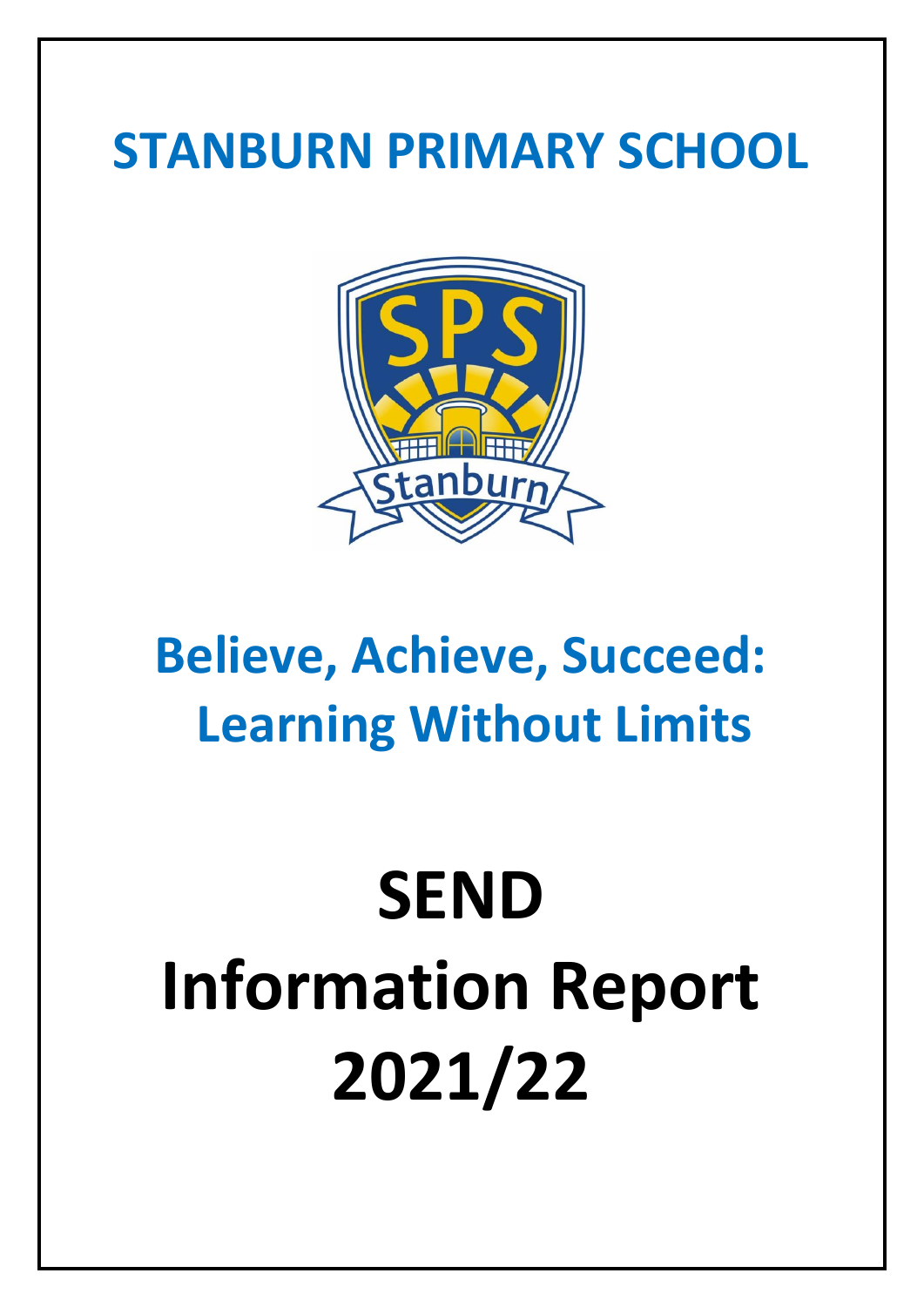**All Harrow schools will have a similar approach to meeting the needs of pupils with Special Educational Needs and/or Disabilities to ensure that they make the best possible progress in school.**

## **All Schools must:**

- **Identify children with SEN and ensure provision is made in accordance with the SEN and Disability Codes of Practice**
- **Appoint a SENDCo**
- **Invest in whole school and targeted training for staff.**
- **Ensure inclusive teaching and support practice is embedded throughout the school and that all teachers understand that they are 'Teachers of SEN'**
- **Provide information on school arrangements for SEN to parents and governors**
- **Consider pre-emptive(appropriate in advance)arrangements for pupils present and future with a disability**
- **Publish on a school website the school SEN policy and a description of the arrangements and specialist provisions made for children with SEN- including the accessibility plan.**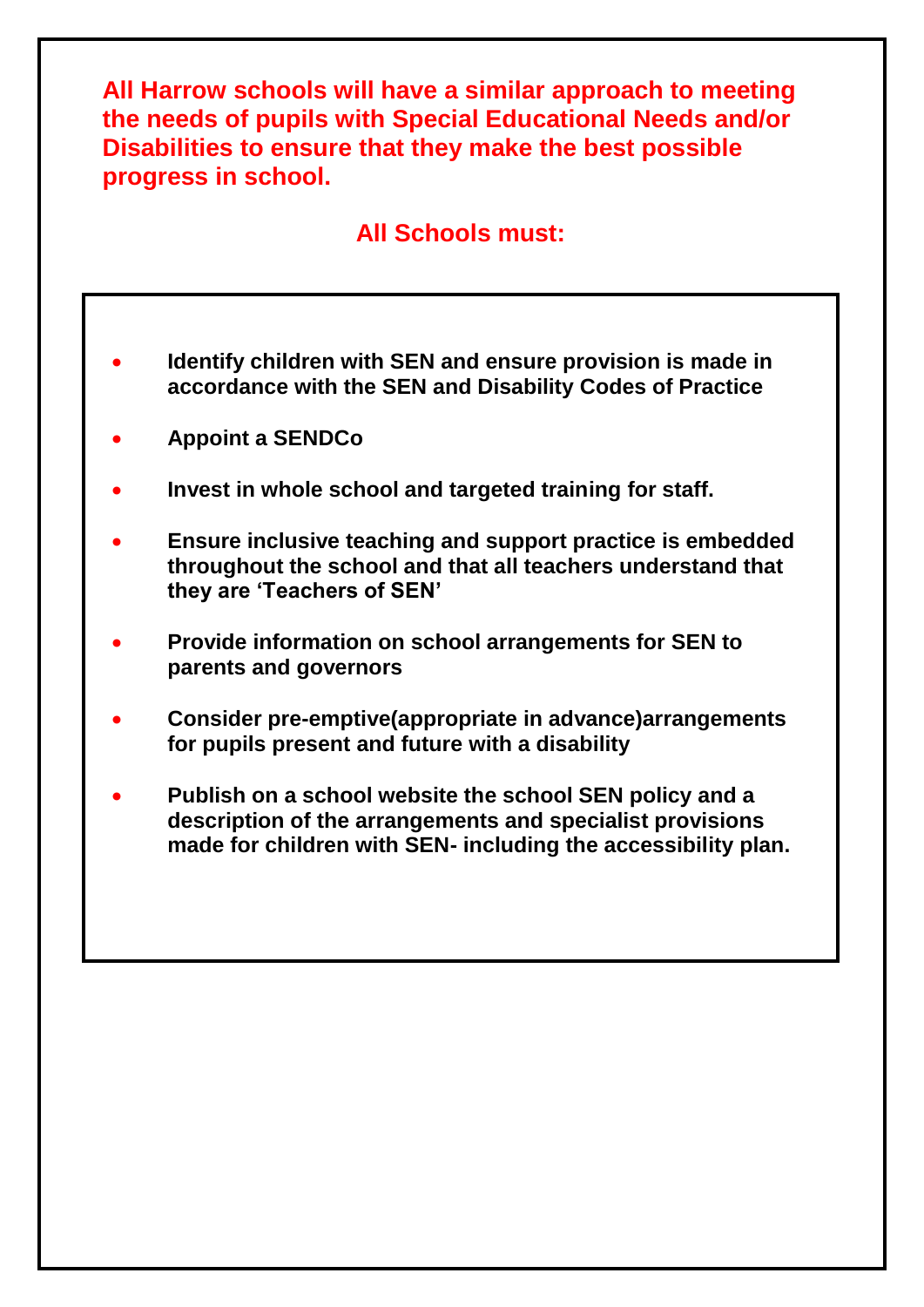### **Our commitment and aspirations**

We, Stanburn Primary School, are a fully inclusive school who ensures that all pupils achieve their potential personally, socially, emotionally and academically in all areas of the curriculum (regardless of their gender, ethnicity, social background, religion, sexual identity, physical ability or educational needs)

This document is intended to give you information regarding the ways in which we ensure we support all of our pupils including those with SEN and disabilities, in order that they can reach their full potential. It may not list every skill resource and technique we employ, in order to achieve this as these are continually developed and used to modify our provision to meet the changing requirements for individual children.

Children are identified as having SEN when their progress has slowed or stopped and the interventions and resources put in place do not enable improvement, because of the nature of their additional needs. Once this occurs, we have specific needs based plans and pupil profiles which help support their development and accelerate progress.

We aim to ensure that children with SEN at Stanburn Primary make good progress and achieve in line with other schools nationally. We ensure effective communication with parents and carers, in order to work collaboratively and secure the best possible outcomes for all our children. Children's views are also critical in ensuring the right provision to meet children's needs. We work hard to ensure that reasonable adjustments are made to overcome barriers to learning. We have good relationships with outside agencies (including Educational Psychology Service), who assess children and advise parents and schools.

Other useful documents such as our SEND/Inclusion Policy and Disability Accessibility Plan are available on the school website. If you would like further information about what we offer here at Stanburn Primary, then please do not hesitate to contact us directly.

**Stanburn Primary School Abercorn Road Stanmore Middlesex HA7 2PJ**

**Phone: 020 8954 1423 Email: office@stanburn.harrow.sch.uk**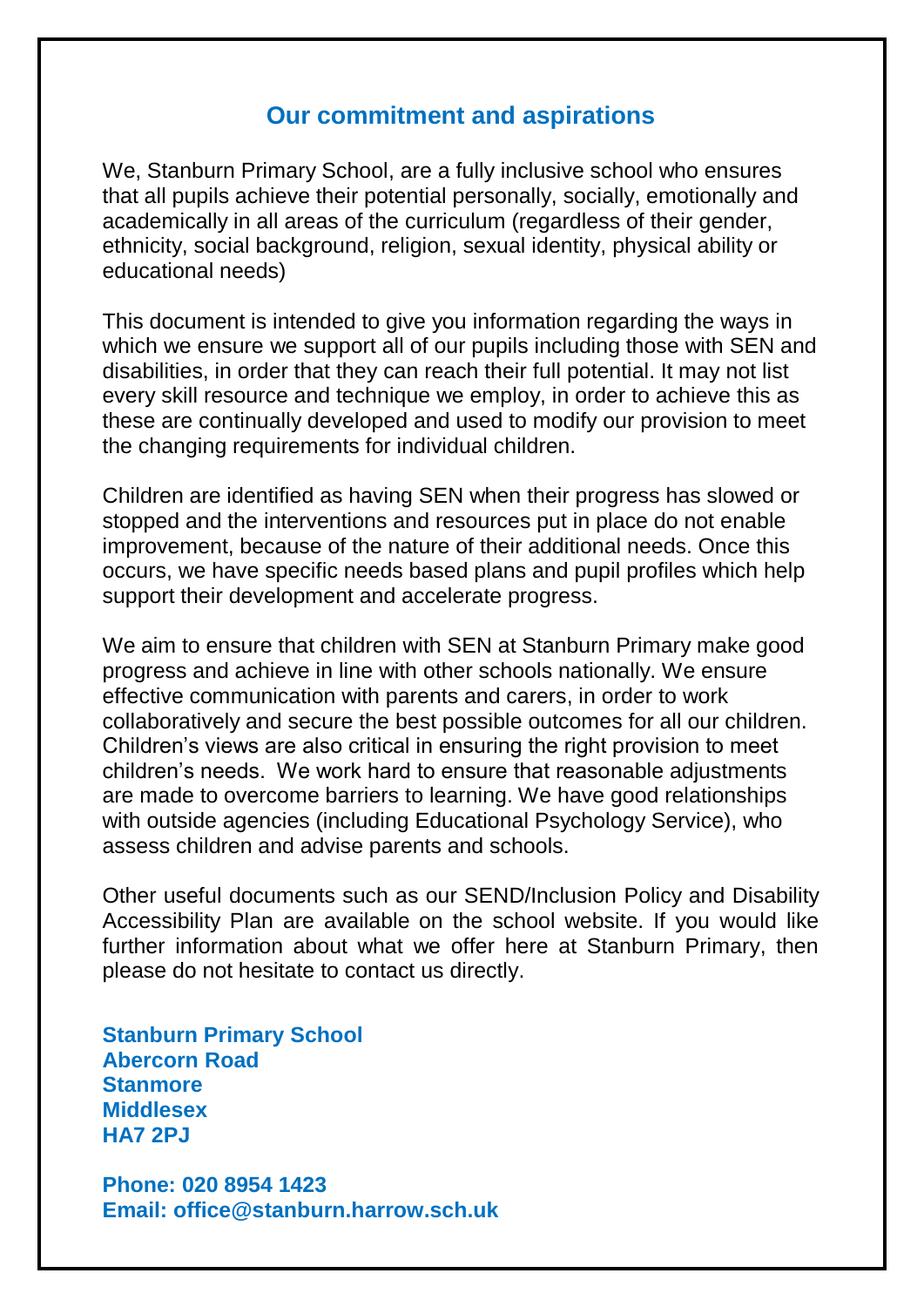#### **Who are the best people at school to talk to about my child's SEN?**

- **Class teacher** responsible for; Planning the curriculum and differentiation and assessing your child's progress
- **Teacher in charge of SEN, the Special Educational Needs Coordinator (SENDCo) – Miss C Crane** responsible for; Co-ordinating all the support and intervention in the school, keeping parents informed, holding the SEN reviews and liaising with all agencies involved in your child.
- **Headteacher – Mrs C Lansdown** responsible for; The day to day aspects of the school and all the arrangements for children with SEN. The Head teacher has to report to the Governing Body on all aspects of SEN in the school.
- **SEN Governor – Mrs F Chan** responsible for; Making sure the necessary support is made for every child with SEN, who attends the school.

#### **Leadership of SEND Provision**

Our SENDCo co-ordinates support and interventions across the school, and from outside agencies. The SENDCo will ensure that provision is made in accordance with the SEN and Disability Code of Practice.

The Code sets out the following expectations:

- High quality teaching, differentiated for individual pupils should be available to the whole class.
- Class teachers being responsible for planning the curriculum and assessing your child's progress, even if they have additional needs.
- High quality teaching, which includes effective assessment and target setting, will identify pupils making less than expected progress.
- Where progress continues to be less than expected the class or subject teacher, working with SENDCO, will assess whether the child has SEN
- Where a Special Educational Need is established, the school, in partnership with parents/carers and pupil, will work through a four step graduated response: *assess, plan, do, review,* which is cyclical – termly reviews leading to revisions in plans and interventions.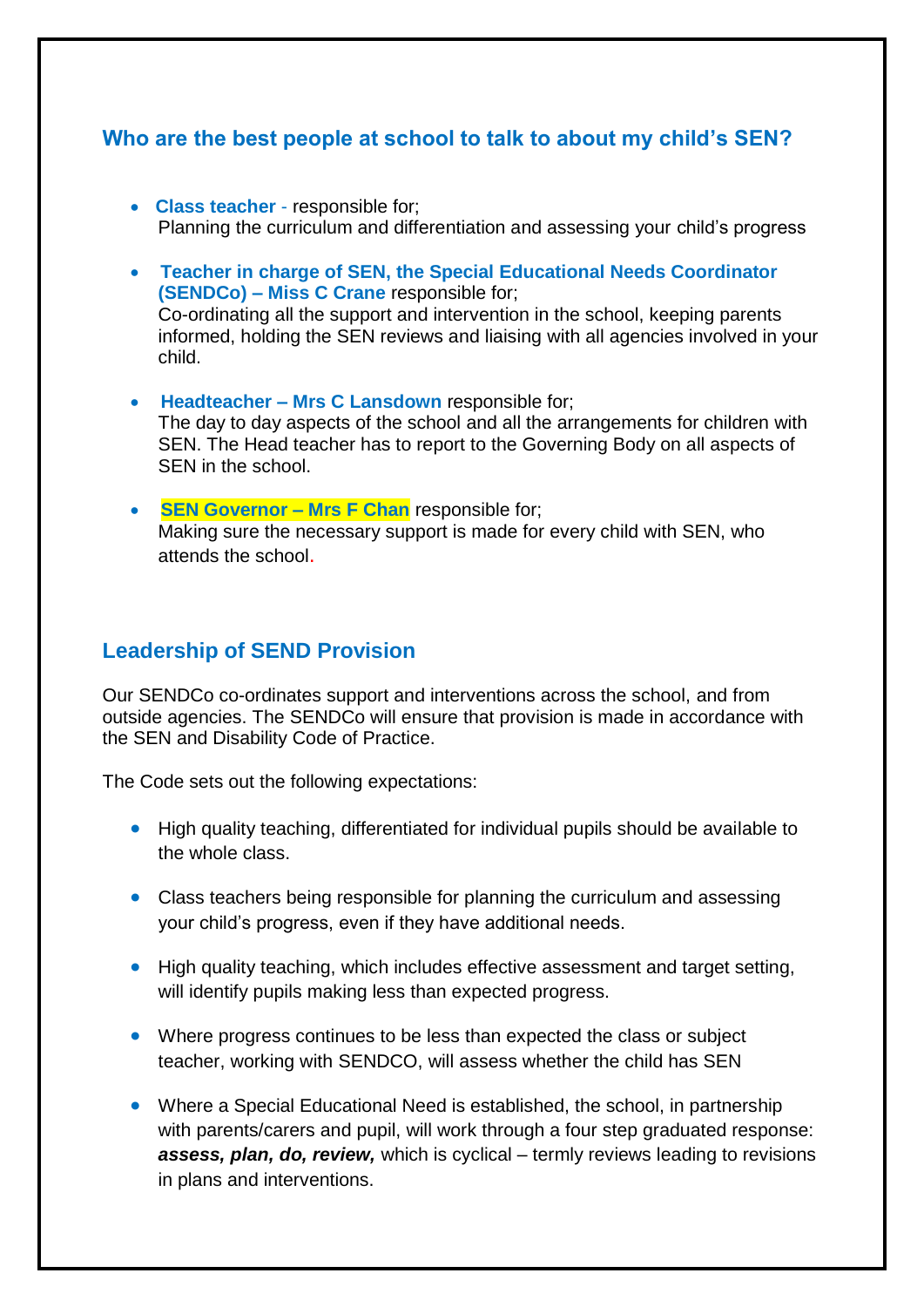- Where a pupil with SEN is reaching a point of transition (from primary to secondary school, or secondary to Further Education) the school will work with the parents and pupil to ensure a smooth and successful transition.
- Where there is sufficient evidence that a pupil's needs are still not being met through the graduated response and school's own resources (including funding), a decision may be reached to request a Local Authority assessment for an Education and Health Care Plan (EHCP).
- EHC Plans are integrated support plans for children and young people with Special Educational Needs and Disability (SEND), from 0 – 25. An EHC Plan will specify and coordinate additional funding and provision. The plan is focused on achieving outcomes and helping children make a positive transition to adulthood, including paid employment and independent living
- The school will annually monitor and evaluate the effectiveness of its provision for pupils with SEN.

#### **How will I know how well my child is doing at school?**

In our school we have:

- An open door policy parents welcome to make an appointment at any time
- Partnership between parents and teachers we will communicate regularly
- Home school link books when appropriate to ensure that comments can be responded to
- Regular meetings with SENDCo
- If your child has an EHC Plan there will be formal meetings where progress is reported on, and a report written and available.
- Parent Consultation Evenings

#### **The different types of support that may be available for children at this school is set out below:**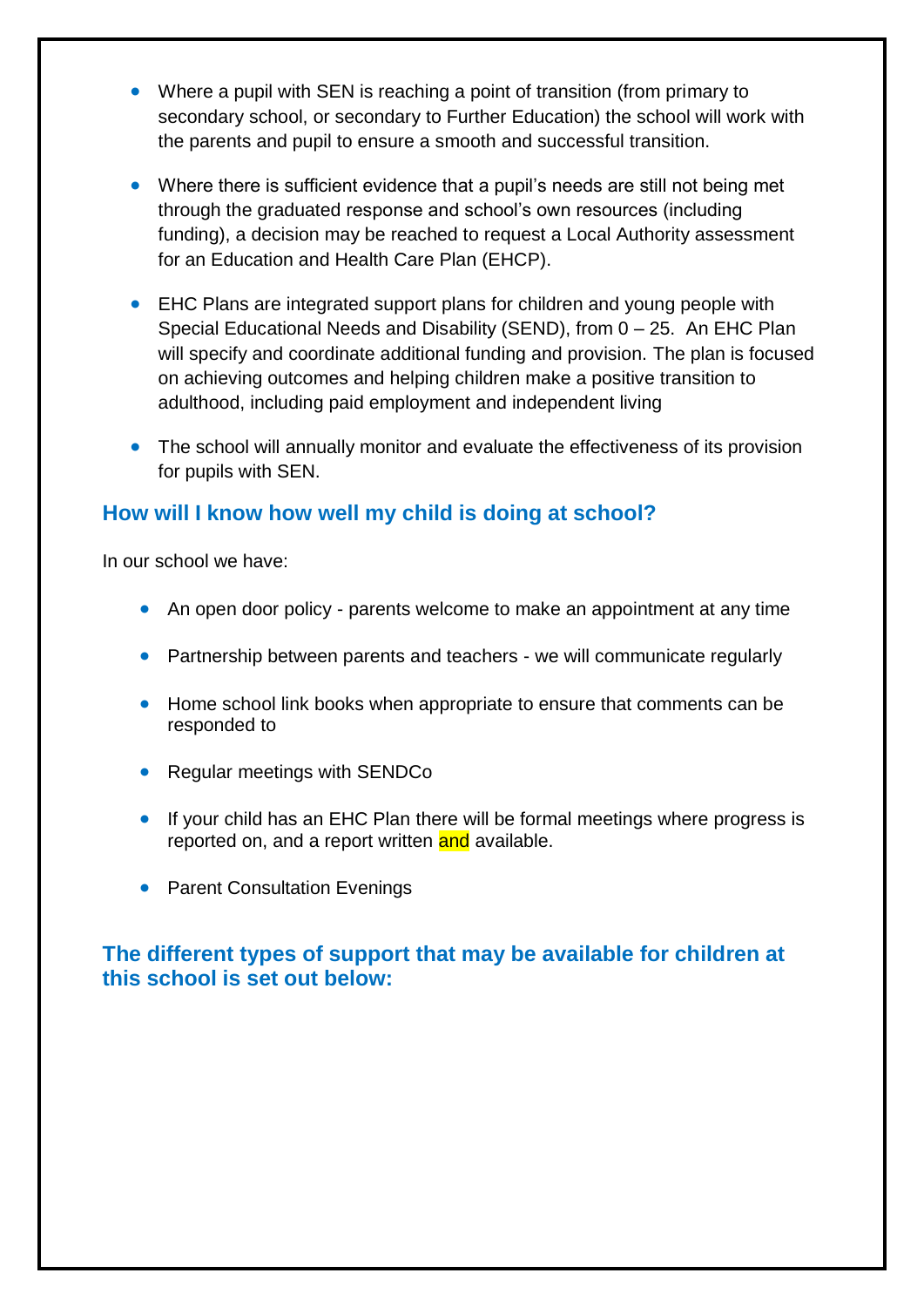| Area of needs                                         | Whole school ethos and<br>practice                                                                                                                                                                              | Possible focussed support for some<br>children's additional needs                                                                                                                                                                                                                        | Possible support and intervention for a<br>small number of children who may or<br>may not have an EHC                                                                                                                                                                                                             |
|-------------------------------------------------------|-----------------------------------------------------------------------------------------------------------------------------------------------------------------------------------------------------------------|------------------------------------------------------------------------------------------------------------------------------------------------------------------------------------------------------------------------------------------------------------------------------------------|-------------------------------------------------------------------------------------------------------------------------------------------------------------------------------------------------------------------------------------------------------------------------------------------------------------------|
| Social, mental and<br>emotional health needs          | • Consistent application of the<br>school's behaviour policy<br>• A positive supportive and<br>nurturing environment<br>• Circle time/PSHE curriculum                                                           | • Identification and assessment in school<br>• Additional advice and support from outside<br>agencies<br>• Adaptations to the curriculum to secure<br>engagement<br>• Support to build relationships and engage<br>• Trained Learning Mentor to overcome<br>barriers to social inclusion | • Interventions are implemented, reviewed and<br>revised<br>• Work with parents to refer to CAMHS<br>• Targeted intervention to promote social skills<br>and emotional resilience<br>• Adaptations to physical environment e.g. time<br>out<br>• Monitoring and support in unstructured time<br>e.g. breaks/lunch |
| Speech, language,<br>communication and<br>interaction | • Training for staff to meet the<br>diversity of communication<br>language skills<br>• Strong emphasis on speaking<br>and listening and phonics<br>teaching<br>• Communication friendly<br>learning environment | • Small group phonic support<br>• Personalised support within the class<br>• Language monitoring systems upon entry to<br>Reception and follow up provision<br>• SALT interventions delivered by specialist<br><b>HLTA</b>                                                               | • Access to small teaching and learning groups<br>• Additional in class TA support<br>• Alternative communication systems<br>• Access to personal ICT/ adapted ICT<br>equipment<br>• Speech & Language Therapy planned and<br>delivered by a qualified therapist<br>• Advice and support via Autism outreach team |
| Autistic spectrum                                     | • Structured day<br>• Positive behaviour<br>management<br>• Management strategies<br>• Learning style understood<br>• Differentiation within lessons                                                            | • Curriculum modified to take account of<br>learning styles<br>• Individual coaching and support from the<br>class teacher, TAs and Learning Mentors<br>• Use of appropriate resources e.g. visual<br>timetables, social stories, work stations                                          | • Key teacher<br>• Small group targeted intervention.<br>• ICT used to reduce barriers<br>• Alternative communication systems - Makaton.<br><b>PECS</b><br>• Advice and intervention from Harrow Outreach<br><b>Autism Service</b>                                                                                |

## **What are the different types of support that may be available for children at this school?**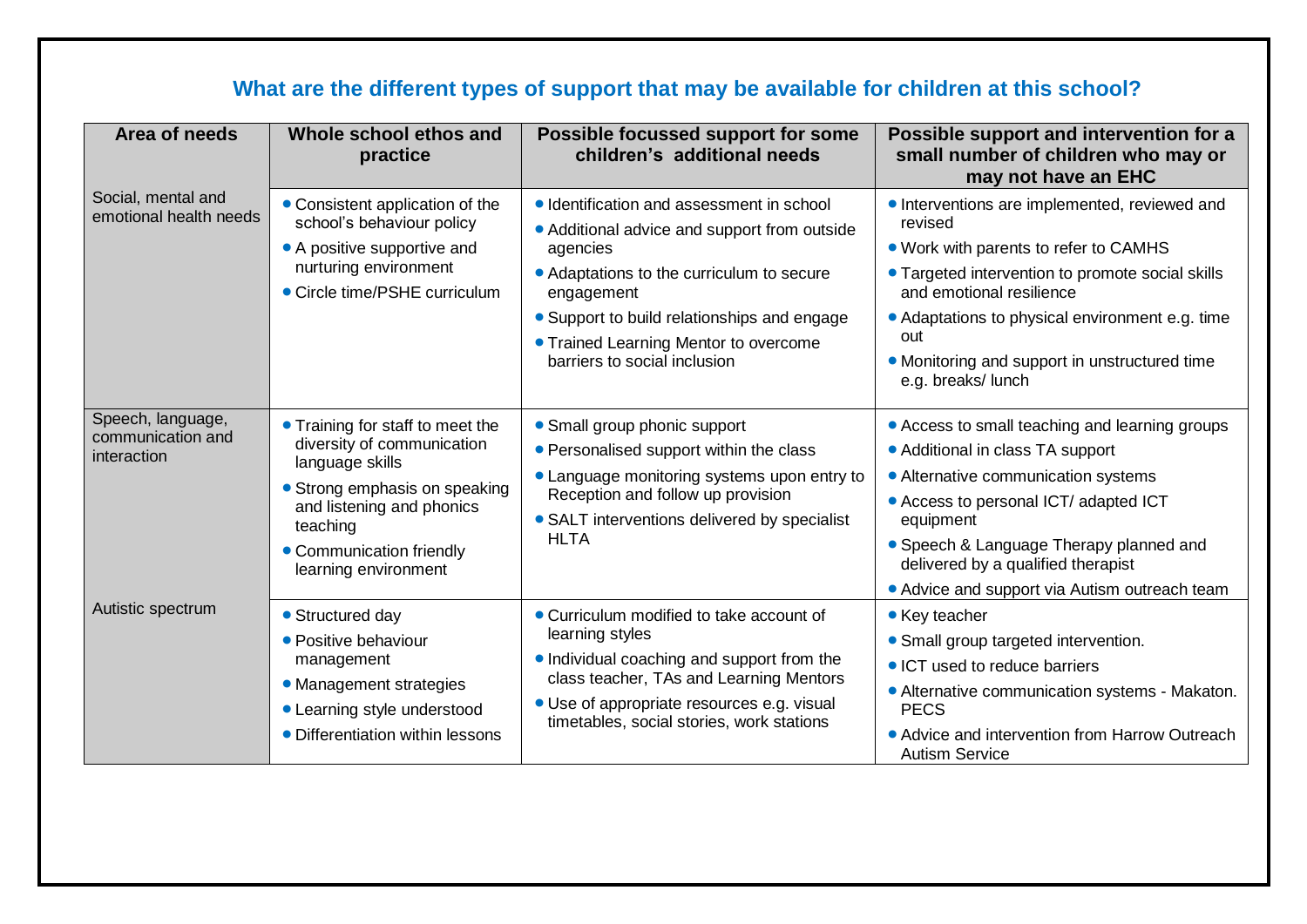| Cognitive and<br>Learning/Moderate<br>Learning Difficulties                                                        | • Differentiation of the<br>curriculum and teaching<br>• Teaching resources are<br>accessible and appropriate<br>• Multi-sensory approach to<br>learning<br>• Interactive environment | • Curriculum is adapted to meet the needs of<br>pupils<br>• Targeted intervention programmes<br>• Differentiated resources are provided as<br>appropriate<br>• 1:1 reading alongside intervention<br>programmes<br>• Access to personal ICT/adapted ICT<br>equipment alternative methods of recording | • Access to small teaching and learning groups<br>• Additional in class TA support<br>• Additional specialist teaching support<br>• Educational Psychology assessment / support<br>• Access to personal ICT/ adapted ICT<br>equipment                                                                                                                                                               |
|--------------------------------------------------------------------------------------------------------------------|---------------------------------------------------------------------------------------------------------------------------------------------------------------------------------------|-------------------------------------------------------------------------------------------------------------------------------------------------------------------------------------------------------------------------------------------------------------------------------------------------------|-----------------------------------------------------------------------------------------------------------------------------------------------------------------------------------------------------------------------------------------------------------------------------------------------------------------------------------------------------------------------------------------------------|
| Sensory and physical<br>needs (e.g. hearing,<br>visual impairment,<br>multi-sensory, physical<br>and medical needs | • Referrals to Harrow<br>Children's Sensory Team<br>• Provision of specialised<br>equipment<br>• Curriculum is adapted<br>• Seating position within class<br>prioritised              | • Modified learning environment.<br>• Occupational Therapy and Physiotherapy<br>from experienced TAs working from<br>Therapy plans<br>• Liaison with a range of medical<br>professionals as needed assistance via<br><b>School Nursing Team</b>                                                       | • Individual protocols and plans for children with<br>significant physical and or medical needs<br>• Additional modifications to the school<br>environment<br>• Additional resources to reduce individual<br>barriers to learning<br>• Occupational Therapy and Physiotherapy from<br>qualified therapists<br>• Access to external advice and assessment<br>• Advice and outreach from Sensory Team |